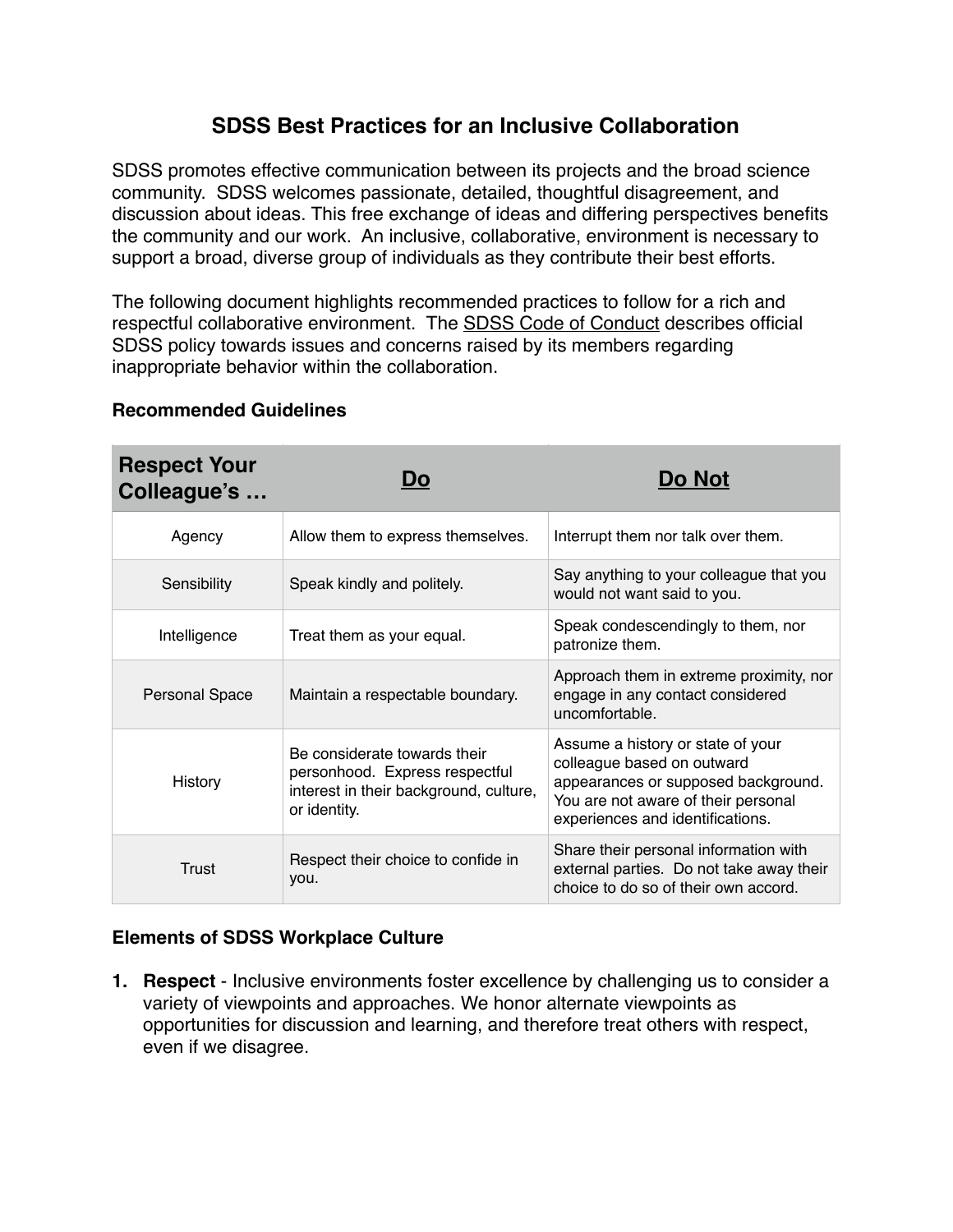- **2. Kindness**  SDSS realizes the impact of kindness to empower individuals to act in ways that strengthen ourselves, our relationships and our communities.
- **3. Trust** An inclusive, collaborative environment is best achieved when there is mutual trust, based upon honest behavior, throughout the community
- **4. Diversity** Valuing diversity recognizes differences between people and acknowledges that these differences are an asset, bringing strength to a community through new ideas, innovation, and creativity.
- **5. Inclusion** By being inclusive, SDSS strives to create anenvironment of involvement, respect, and connection that values and benefits from diverse backgrounds and perspectives.

#### **Grey Zone Situations**

There are many situations in which certain behavior may initially be considered ok, but upon reflection, are actually inappropriate. You are not the only judge of your behavior. If someone informs you that your behavior has made them or the situation uncomfortable, take heed of their comments. Good intentions are not an excuse if offense is taken. The best practice is to apologize fully and learn from it in future interactions.

#### Example Grey Zones

- Person A is interested in dating Person B, who is a colleague. Person A should remain professional at work, and only make advances socially outside of work.
- Person A is upset with the science of Person B. Person A should refrain from personal attacks and should be aware of the appropriate audience (Person B and co-authors) to bring up complaints about Person B's science. They especially should not "mob" (lead/organize/encourage group attacks) Person B.
- Person A is excited by the scientific ideas expressed by Person B. Person A should follow the working groups and publications guidelines to ensure that they are not stealing Person B's work.
- Maintain professionalism during conferences or meetings. Do not stalk or make inappropriate comments.
- In a group setting, refrain from non-inclusive jokes (e.g. against people of a certain religion or of a certain race, etc).
- Person A comes from a culture where it is common to greet another with an air kiss. Person B finds that greeting too intimate for a work setting. Person A should refrain from the kiss-and-greet method with Person B.